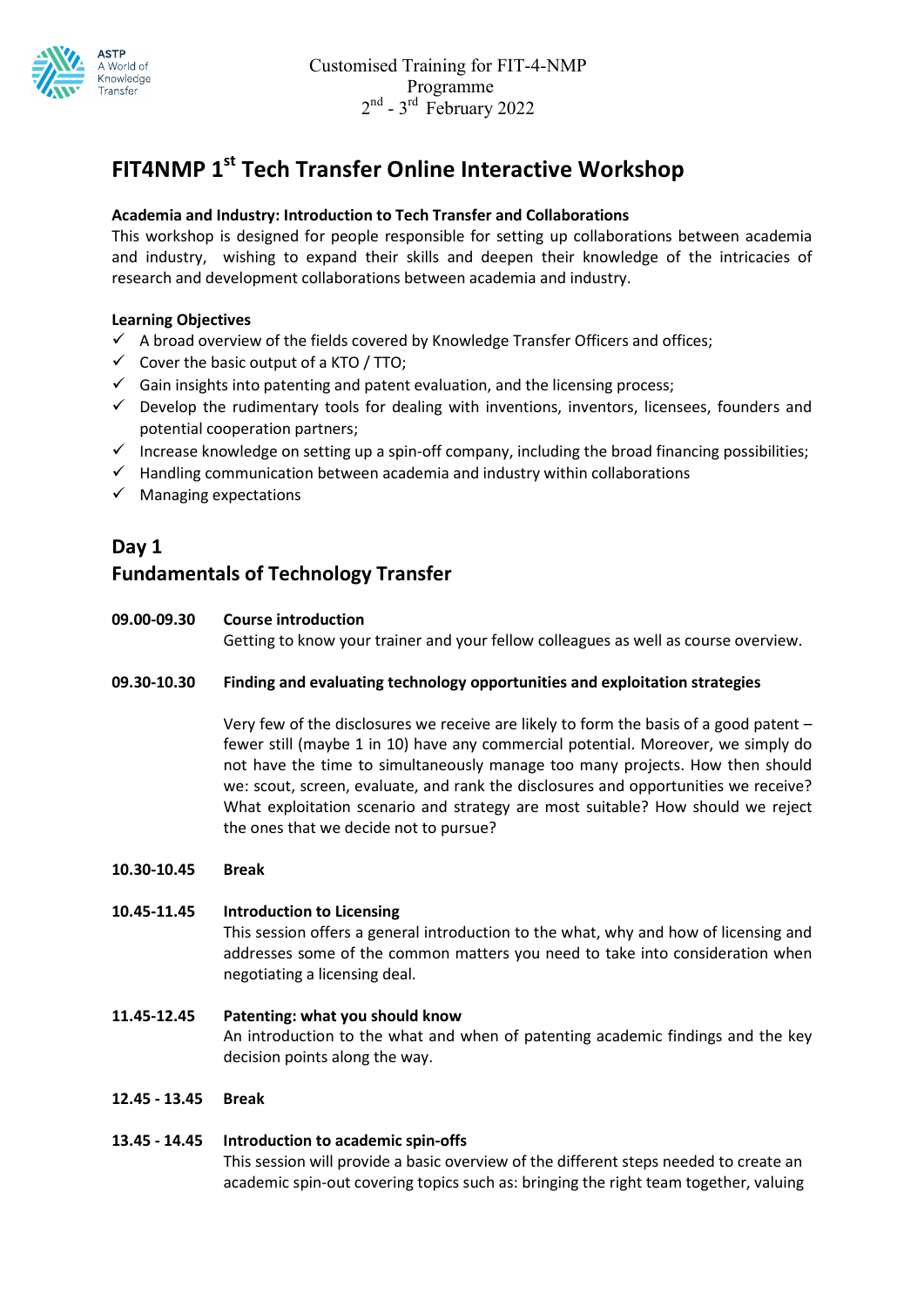

the technology, and writing a business plan.

#### 14.45 - 15.45 Technology transfer through research collaborations

More than 95% of the knowledge transfer from academia to industry takes place in your day-to-day research collaborations. In this exercise, learn more about the expectations of industry and academia when setting up a research collaboration and about the expectations of industry.

#### 15.45 - 16.00 Break

#### 16.00 - 17.00 Sales tactics

 We like to believe that conversations with potential partners build their own momentum and that - if all goes well – they will eventually agree to a deal of some kind. Well, maybe, but the sales professionals have a myriad of tactics to ensure they're talking to the right people, inject a sense of urgency and scope (and price) the project early, thereby weeding out 'tyre-kickers' early.

## Day 2

## Research and Development Collaboration

#### 09.00-09.45 Getting started – Introduction to different types of agreements

A presentation on the different forms of collaboration and cooperation that we have with industry, and the various forms of agreement that we use to define the relationship, including Material Transfer Agreements, Consultancy Agreements and Research Collaboration Agreements. This session will guide you through selecting the right form of agreement to align expectations and avoiding conflict.

#### 09.45-10.45 Deriving fair value from foreground IP

Finding the right IP structure is only half the battle. We are still left with the issue of valuing the IP; when we have little knowledge of the IP's true value. What should we do? Should we take the academics' opinion, consult with the Technology Transfer Office or trust the company? Or should we insist on a 'wait and see' strategy in which the discussion is deferred until we know what has been 'invented', and its commercial value. How can we avoid meaningless 'agree to agree' clauses in which one or other party is left exposed? What tools can we use, and which structure do we choose for the payments?

#### 10.45-11.00 Break

#### 11.00-12.00 IP clauses: the different possibilities

We will introduce the different 'parameters' of IP clauses

Differentiating 'background' from 'foreground' and the imperative of maintaining academic freedom to research and collaborate. Once we have determined how to manage the IP rights and the solutions that best match any given scenario, we face the challenge of drafting clauses that are clear, unambiguous, and workable for a long-term relationship. Group work will be used here to share experiences, stimulate discussion and wording. The end point will be an understanding of IP clauses we can use and the confidence to negotiate them.